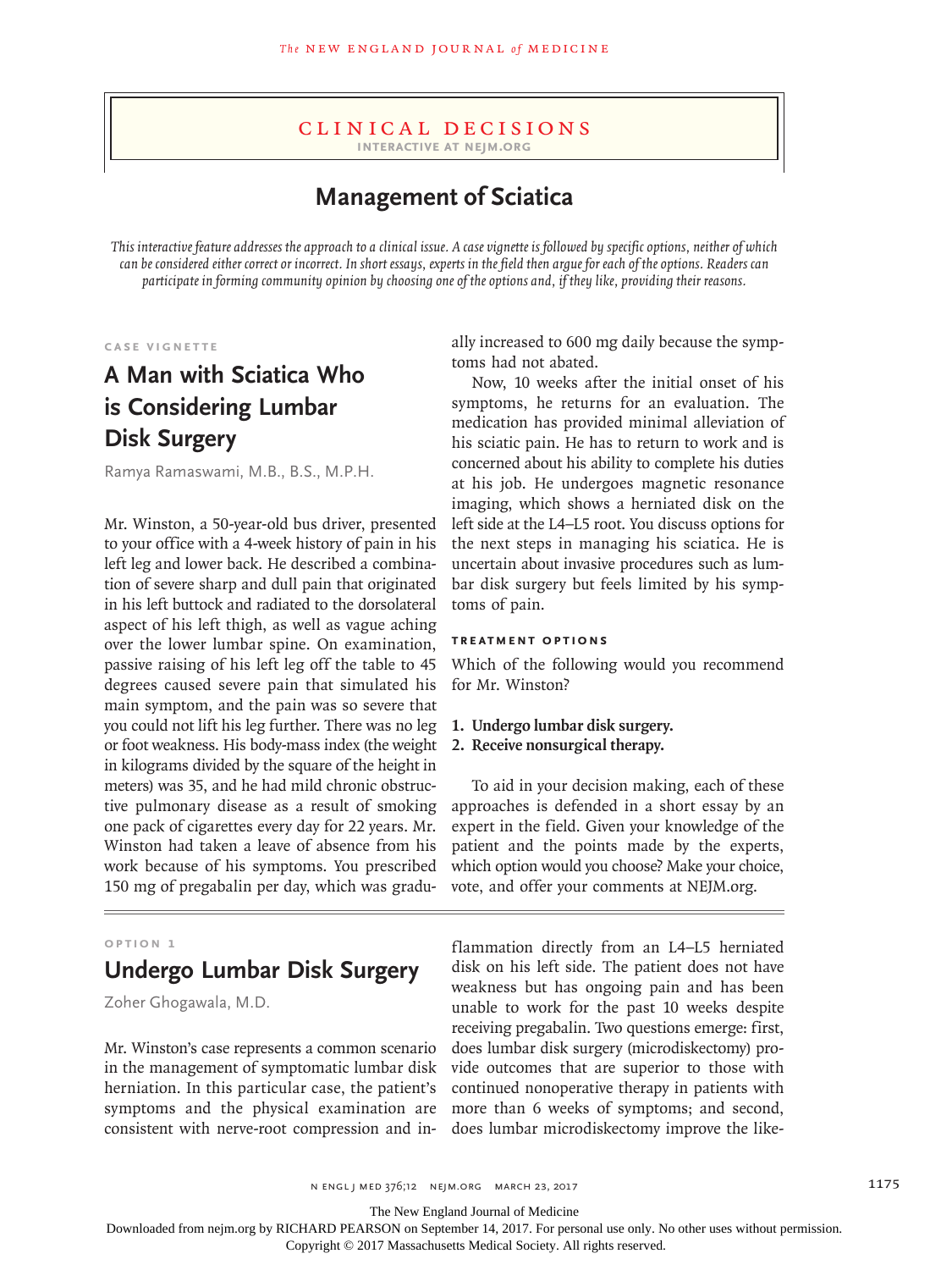lihood of return to work in patients with these symptoms?

The highest quality data on the topic come from the Spine Patient Outcomes Research Trial (SPORT).1 The results of the randomized, controlled trial are difficult to interpret because adherence to the assigned treatment strategy was suboptimal. Only half the patients who were randomly assigned to the surgery group actually underwent surgery within 3 months after enrollment, and 30% of the patients assigned to nonoperative treatment chose to cross over to the surgical group.<sup>2</sup> In this study, the patients who underwent surgery had greater improvements in validated patient-reported outcomes. The treatment effect of microdiskectomy was superior to that of nonoperative treatment at 3 months, 1 year, and 2 years. Moreover, in an as-treated analysis, the outcomes among patients who underwent surgery were superior to those among patients who received nonoperative therapy. Overall, the results of SPORT support the use of microdiskectomy in this case.

Results of clinical trials are based on a comparison of treatment options in study populations and may or may not apply to individual patients. SPORT did not specify what type of nonoperative therapy was to be used. Physical therapy was used in 73% of the patients, epidural injections in 50%, and medical therapies (e.g., nonsteroidal antiinflammatory drugs) in more than 50%. In the case of Mr. Winston, pregabalin has been tried, but physical therapy and epidural glucocorticoid injections have not been attempted. Despite widespread use of physical therapy for the treatment of lumbar disk herniation, the evidence supporting its effectiveness is inconclusive, according to published guidelines of the North American Spine Society.3 On the other hand, there is evidence that transforaminal epidural glucocorticoid injection provides short-term relief (30 days) in patients with nerve-root symptoms directly related to a herniated disk.<sup>4</sup> Overall, there is evidence, from SPORT and from a randomized trial from the Netherlands published in the *Journal*,<sup>5</sup> that early surgery between 6 and 12 weeks after the onset of symptoms provides greater alleviation of leg pain and better overall pain relief than prolonged conservative therapy.

The ability to return to work has not been formally studied in comparisons of operative with nonoperative treatments for lumbar disk herniation. Registry data from the NeuroPoint-SD study showed that more than 80% of the patients who were working before disk herniation returned to work after surgery.6 The ability to return to work may be dependent on the type of vocation, since patients who are manual laborers may need more time to recover to reduce the risk of reherniation.

It is well recognized that many patients who have a symptomatic lumbar disk herniation will have improvement spontaneously over several months. Surgery can alleviate symptoms more quickly by immediately removing the offending disk herniation from the affected nerve root. The risk–benefit equation will vary among individual patients. In the case of Mr. Winston, obesity and mild pulmonary disease might increase the risk of complications from surgery, although in SPORT, 95% of surgical patients did not have any operative or postoperative complication. For Mr. Winston, a patient with pain that has persisted for more than 6 weeks, microdiskectomy is a rational option that is supported by highquality evidence.

Disclosure forms provided by the author are available at NEJM.org.

From the Department of Neurosurgery, Tufts University School of Medicine, Boston, and the Lahey Hospital and Medical Center, Burlington — both in Massachusetts.

### **Option 2**

# **Receive Nonsurgical Therapy**

James N. Weinstein, D.O.

This case involves a common presentation of low back pain radiating to the buttock and posterolateral thigh that might represent either referred mechanical pain or radiculopathy. Classic radiculopathy resulting from compression of a lower lumbar nerve root (L4, L5, or S1) results in pain that radiates distal to the knee and is often accompanied by weakness or numbness in the respective myotome or dermatome.<sup>7</sup> In this case, the pain is proximal to the knee and is not associated with weakness or numbness. In SPORT, surgery resulted in faster recovery and a greater degree of improvement than nonoperative treatment in patients with pain that radiated distal to the knee and was accompanied by neurologic signs or symptoms.<sup>8</sup> However, since Mr. Winston would not have met the inclusion criteria for

The New England Journal of Medicine

Downloaded from nejm.org by RICHARD PEARSON on September 14, 2017. For personal use only. No other uses without permission.

Copyright © 2017 Massachusetts Medical Society. All rights reserved.